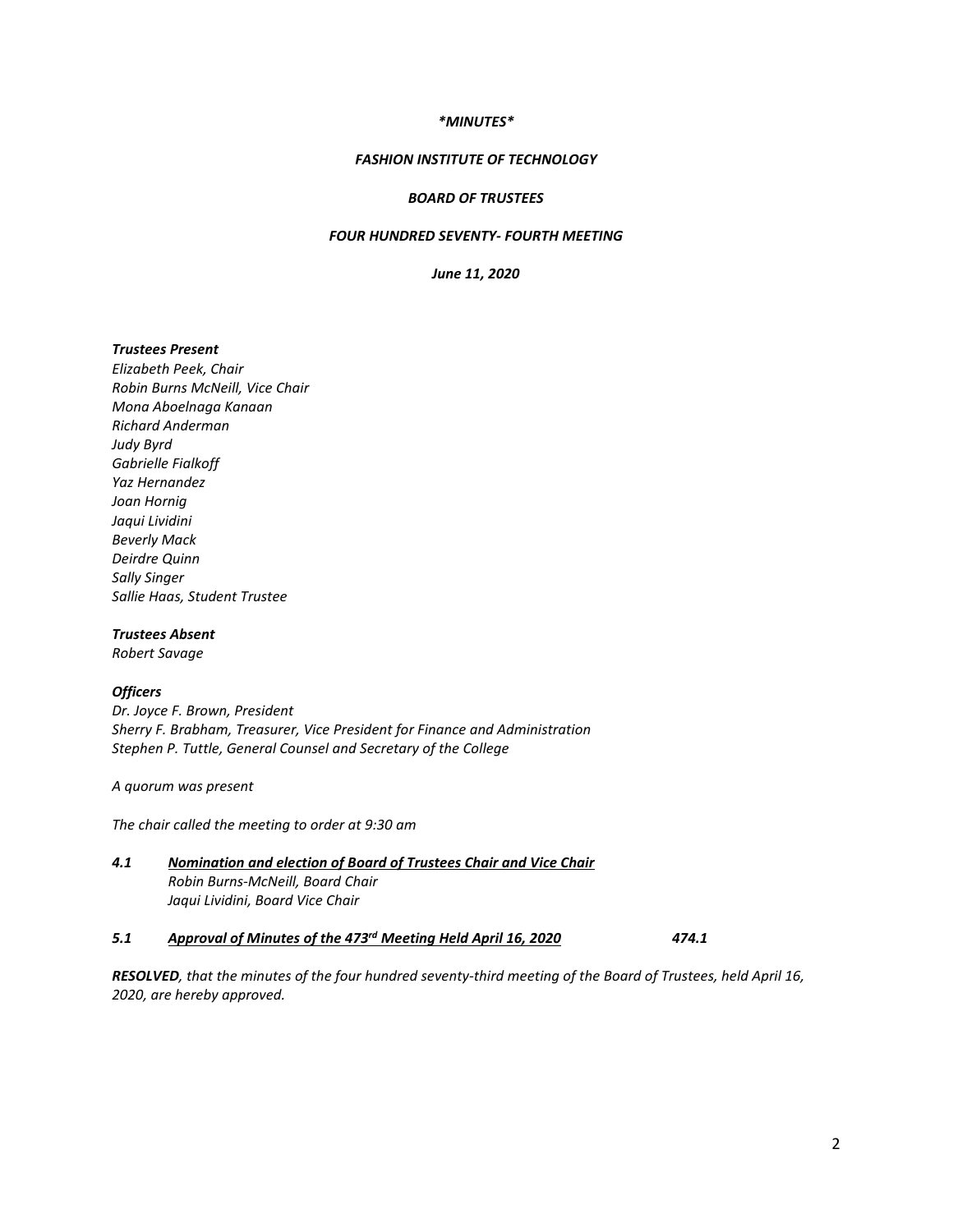### *5.2 Certificates of Permanent Tenure 474.2*

*RESOLVED, that Certificates of Permanent Tenure be issued to:*

*Sandra Coleman Administrative Secretary Advertising and Marketing Communications Tenure date: March 1, 2020*

*Ese Eyagbeshare Technologist A Receiving Tenure date: May 7, 2020*

*Youngmin Jang Senior Systems Administrator Operations and Systems Tenure date: May 15, 2020* 

*Lisa Kesselman Assistant Coordinator Enterprise Center Tenure date: January 9, 2020*

*Alexandrino Kirton Technologist A Operational Services Tenure date: December 16, 2019*

*Aleksandr Nazarov Administrative Coordinator of Student Contests and Industry Sponsored Projects Academic Affairs Tenure date: February 15, 2020*

*Julia Salerni Space Planning and Meeting Assistant Space Planning and Management Tenure date: December 12, 2019*

*Scott Schwartz Counselor Associate Academic Advisement Center Tenure date: January 9, 2020*

*Marissa Stephani Program Coordinator Student Life Tenure date: June 5, 2020* *Heather Gates-McGee Counselor Associate Academic Advisement Center Tenure date: January 9, 2020* 

*Shadi Ibrahim Counselor Associate Admissions Tenure date: April 27, 2020*

*Sammy Li Deputy Director Purchasing Department Tenure date: January 17, 2020*

*Richard Maria Print and Mail Clerk I Print & Mail Services Tenure date: July 1, 2019*

*David Meyerson Counselor Associate Financial Aid Tenure date: April 25, 2020*

*Christine Taps Department Coordinator Fashion Design Tenure date: February 1, 2020*

*Kelvin Vann User Support Assistant III Media and Event Technology Services Tenure date: April 1, 2020*

*Marco Viteri Technologist C Production Management Tenure date: February 13, 2020*

*Yiwen Wang Technologist C Library Tenure date: May 1, 2020*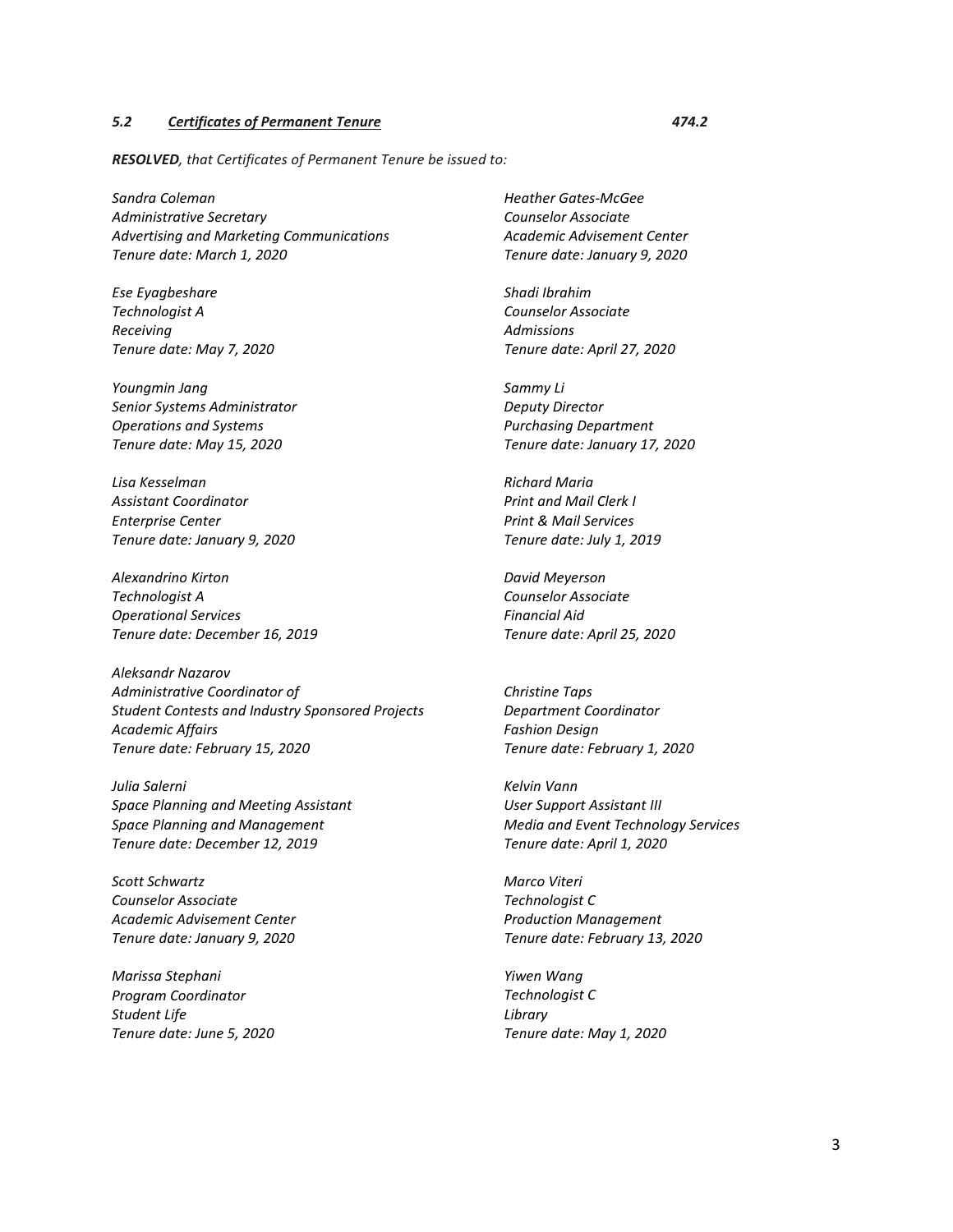# *5.3 Tuition and Student Fees for Fiscal Year 2020 -2021 474.3*

*RESOLVED, that, for the academic year 2020-2021, the following schedule of tuition and fees be implemented:*

# *Tuition*

| Full-time - semester cost (Fall and Spring semesters) | <b>Resident</b> | Non-resident                  |
|-------------------------------------------------------|-----------------|-------------------------------|
| Lower division                                        | \$2,645         | \$7,935                       |
| <b>Upper division</b>                                 | \$3,585         | \$10,846                      |
| Graduate division                                     | \$5,771         | \$11,793                      |
| Part-time - per credit                                |                 |                               |
| Lower division                                        | \$220           | \$661                         |
| <b>Upper division</b>                                 | \$299           | \$904                         |
| Graduate division                                     | \$481           | \$983                         |
| <b>Student Fees</b>                                   |                 |                               |
| Application to Graduate Division                      | \$100           |                               |
| Apostille                                             | \$25            | per occurrence                |
| Duplicate Diploma                                     | \$100           | per occurrence                |
| <b>Excess Credit Hours Surcharge</b>                  | TBD             | per additional credit hour    |
| <b>Graduate Studies Matriculation Fee:</b>            |                 |                               |
| Resident                                              | \$400           | per semester                  |
| Non-resident                                          | \$600           | per semester                  |
| Health Insurance                                      | \$930.00        | per semester                  |
| <b>Health Services</b>                                |                 |                               |
| <b>Full-Time</b>                                      | \$161.50        | per semester                  |
| Part -Time                                            | \$13.46         | per credit                    |
| I.D. Card Replacement                                 | \$30            | per occurrence                |
| Laboratory                                            | \$20            | per course                    |
| Late Payment                                          | 1.5%            | per month on balance          |
| Late Registration                                     |                 |                               |
| Full-Time                                             | \$150           | per occurrence                |
| Part-Time                                             | \$75            | per occurrence                |
| Locker Rental                                         | \$30            | per semester                  |
| Fee for non -matriculated students                    |                 |                               |
| taking credit courses                                 | \$65            | first occurrence only         |
| Monthly Payment Plan                                  | \$30            | per semester                  |
| Late Payments                                         | \$30            | per occurrence (maximum of 2) |
| Non-matriculated Student Fee                          | \$25            | per semester                  |
| Part-Time registration                                | \$5             | per semester                  |
|                                                       |                 |                               |